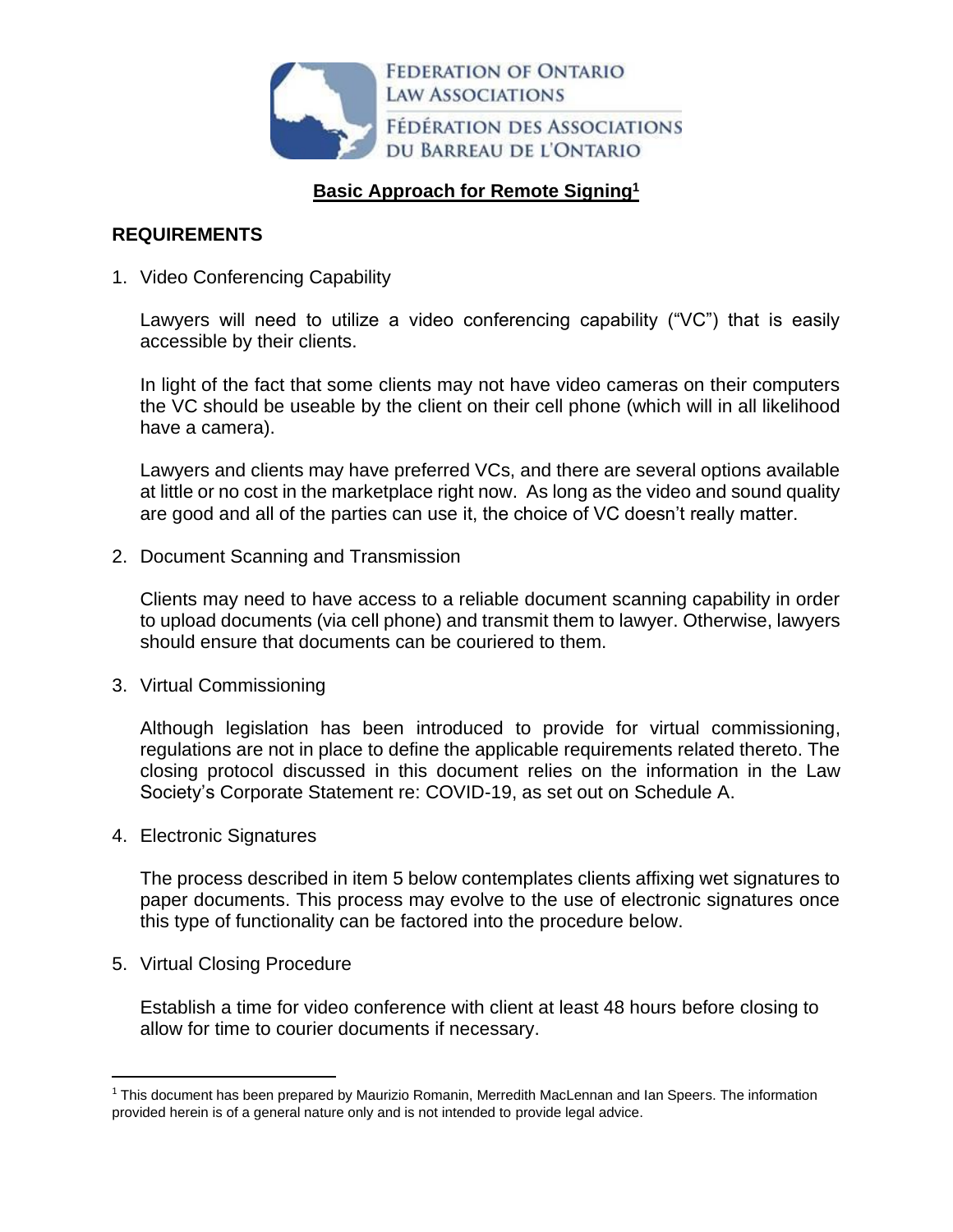Client to provide scanned copies of identification before scheduled video conference for lawyer's review.

Send electronic copies of documents to be reviewed with and/or signed by client in advance of the video conference meeting.

Client downloads and prints paper copies of documents.

Lawyer reviews documents with client during video conference and witnesses/commissions wet signature of documents by client. (see attached Schedule B for Video Conferencing check list).

Client scans signed documents and emails them to lawyer and/or couriers signed documents to lawyer's office.

Lawyer affixes wet signature to complete witnessing/commissioning function to applicable scanned and/or original copies of documents from client.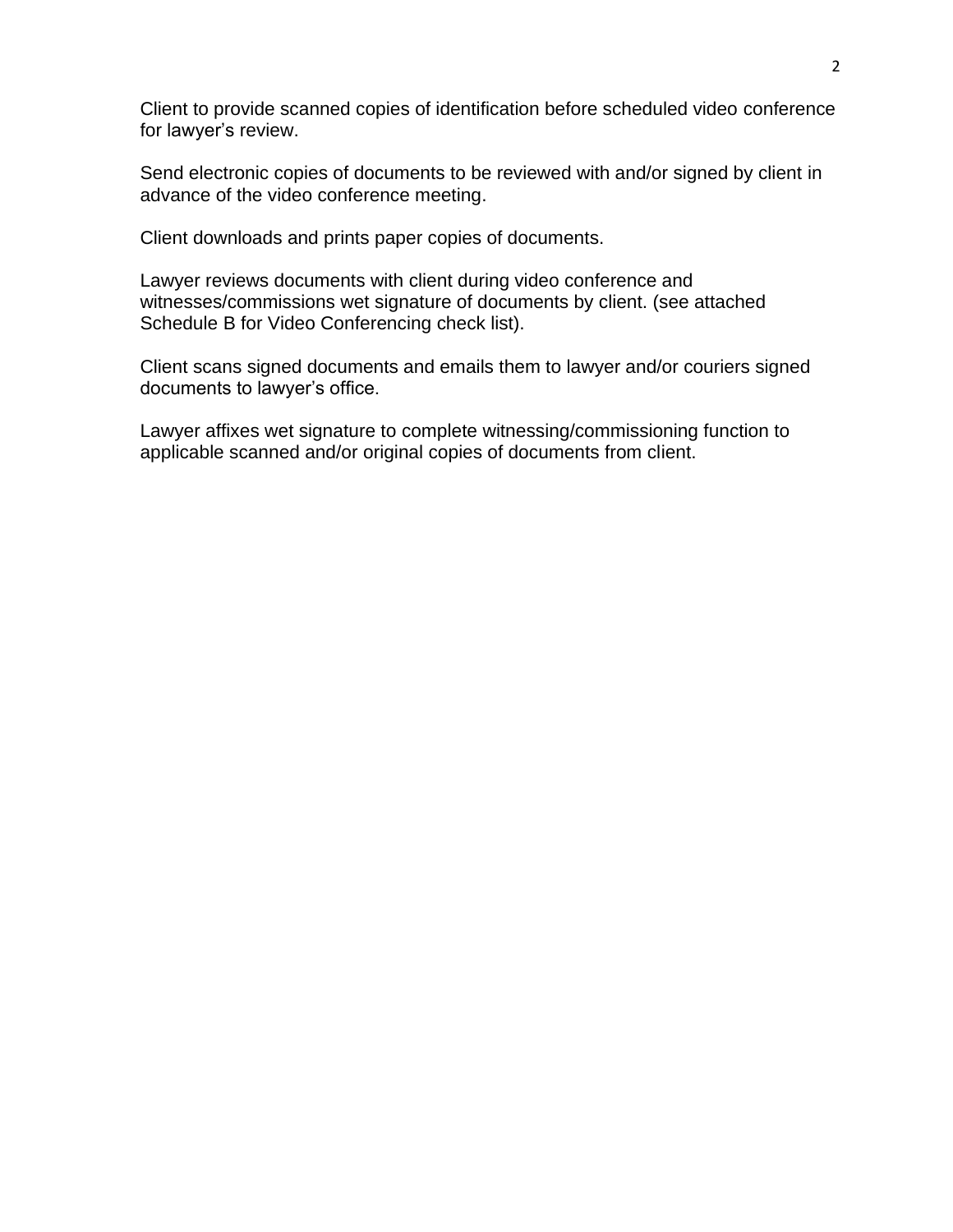# Schedule A

# LSO information on Virtual Commissioning

On March 16, 2020 the Law Society on Ontario published a [Corporate Statement re:](https://lso.ca/news-events/news/corporate-statement-re-covid-19)  [COVID-19,](https://lso.ca/news-events/news/corporate-statement-re-covid-19) which included information regarding using virtual means of identifying or verifying the identity of a client and virtually commissioning documents.

## Per the FAQ in the Corporate Statement:

Commissioning is governed by the *Commissioners for Taking Affidavits Act* and is not regulated by the Law Society. Although the law is evolving in this area, the best practice for commissioning documents remains for the lawyer or paralegal who is acting as a commissioner to be in the *physical presence of the deponent* to commission the document(s). For more information, please review the Law Society's [Virtual](https://lso.ca/lawyers/practice-supports-and-resources/topics/the-lawyer-client-relationship/commissioner-for-taking-affidavits-and-notary-publ/virtual-commissioning)  [Commissioning](https://lso.ca/lawyers/practice-supports-and-resources/topics/the-lawyer-client-relationship/commissioner-for-taking-affidavits-and-notary-publ/virtual-commissioning) resource.

However, as a result of COVID-19, until further notice:

- The Law Society will interpret the requirement in section 9 of the *Commissioners for Taking Affidavits Act* that "every oath and declaration shall be taken by the deponent in the presence of the commissioner or notary public" as not requiring the lawyer or paralegal to be in the physical presence of the client.
- Rather, alternative means of commissioning such as commissioning via video conference will be permitted.
- If lawyers and paralegals choose to use virtual commissioning, they should attempt to manage some of the risks associated with this practice as outlined below.

### Managing the Risk of Virtual Commissioning:

If a lawyer or paralegal chooses to use virtual commissioning, the lawyer or paralegal should be alert to the risks of doing so, which may include the following issues:

- Fraud
- Identity theft
- Undue influence
- Duress
- Capacity
- Client left without copies of the documents executed remotely
- Client feels that they did not have an adequate opportunity to ask questions or request clarifying information about the documents they are executing.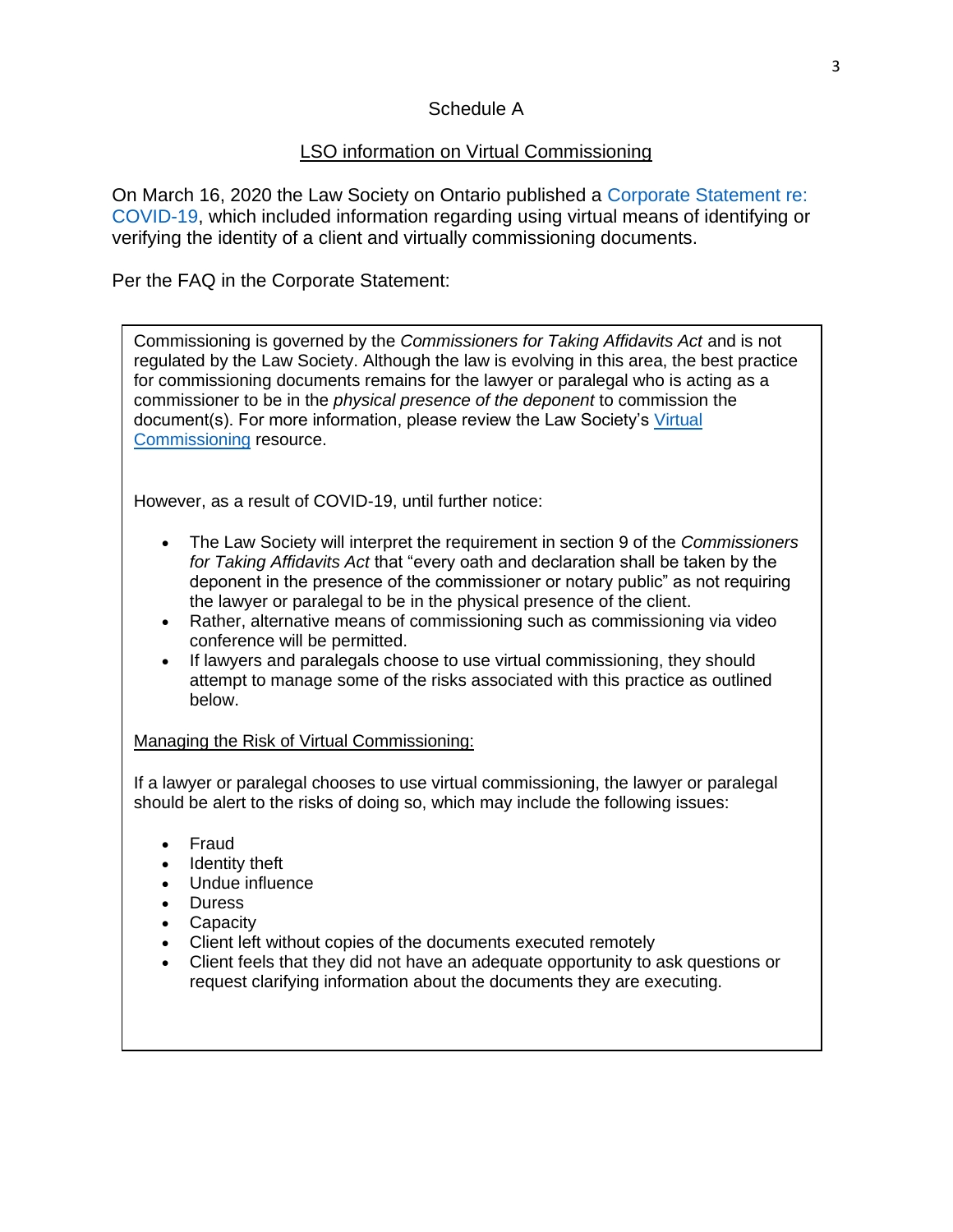To manage some of the risks:

- Consider whether there are red flags of fraud in the matter. To review these red flags, see the Federation of Law Societies' [Risk Advisories for](https://flsc.ca/wp-content/uploads/2020/01/RiskAdvisory6EN.pdf) the Legal [Profession](https://flsc.ca/wp-content/uploads/2020/01/RiskAdvisory6EN.pdf) resource.
- Assess whether there is a risk that the client may be subject to undue influence or duress. If there is such a risk, consider if you are able to assist the client at this time without meeting in person.
- Determine how to provide the client with copies of the document executed remotely.
- Confirm your client's understanding about the documents they are executing and provide adequate opportunity for them to ask questions during the video conference.
- Be alert to the fact that persons may attempt to use the current circumstances and resulting confusion as an opportunity to commit fraud or other illegal acts. Where lawyers and paralegals choose to use virtual commissioning, they must be particularly alert to these red flags in order to ensure that they are not assisting, or being reckless in respect of any illegal activity.

*Last updated: March 16*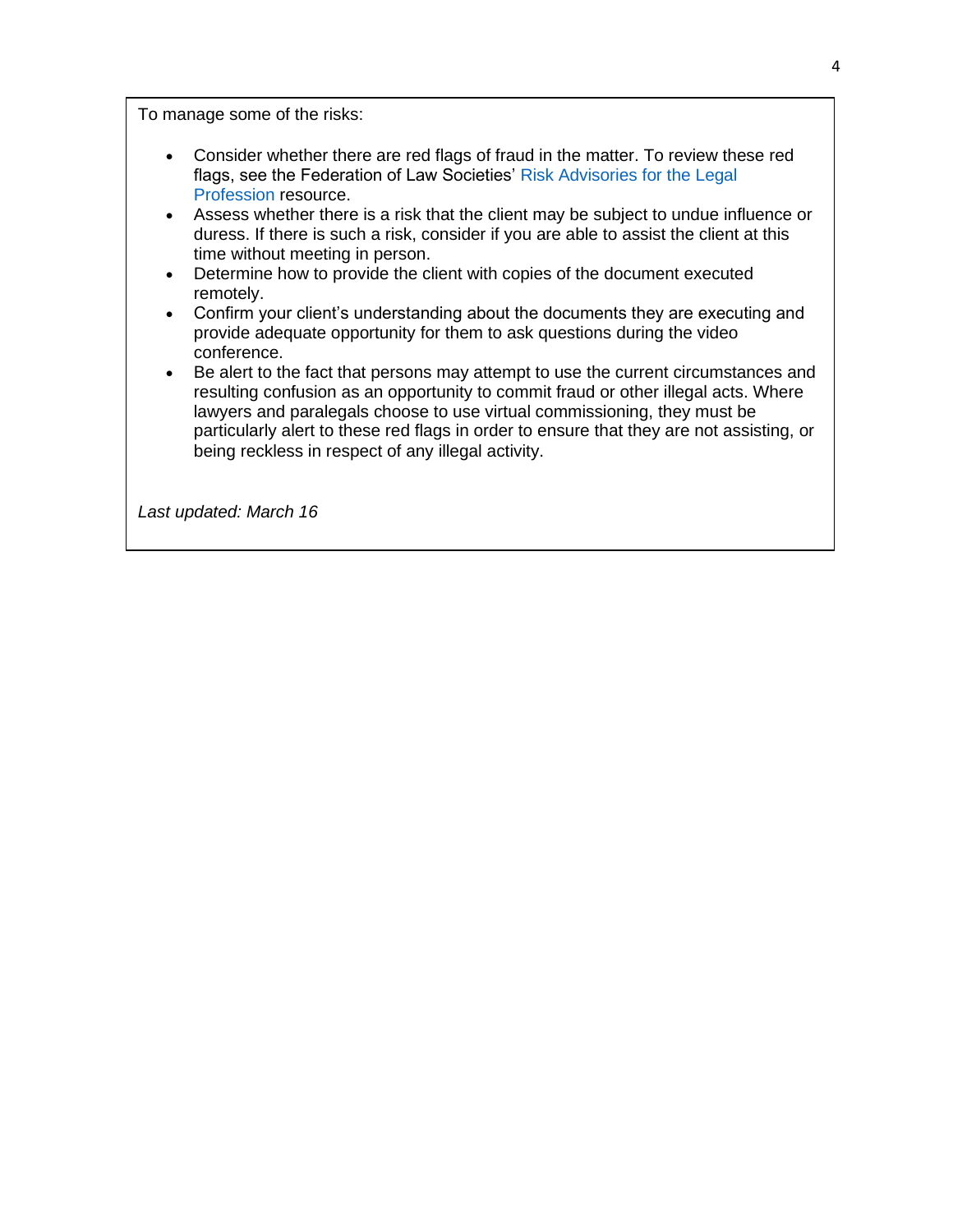## Schedule B

### Video Conference Checklist

| DATE AND TIME OF MEETING:  |  |
|----------------------------|--|
| <b>MEDIUM FOR MEETING:</b> |  |

#### **[INCLUDE FILE REFERENCE HEADER]**

#### **START OF MEETING**

- $\Box$  Test video and sound quality.
- $\Box$  Have the client scan the entire room they are in to ensure no one else is in the room.

Any other parties present, and reason for presence:

 $\Box$  Have all parties introduce/identify themselves.

Clients present: \_\_\_\_\_\_\_\_\_\_\_\_\_\_\_\_\_\_\_\_\_\_\_\_\_\_\_\_\_\_\_\_\_\_\_\_\_\_\_\_\_\_\_\_\_\_\_\_\_\_\_\_\_\_\_

Ask of clients:

 $\Box$  not to mute their audio at any time during the call.

 $\Box$  hold to camera ID that was previously provided and confirm that it is the client.

#### **DOCUMENTS**

- $\Box$  Confirm the client has received and printed the following documents: [INCLUDE LIST OF DOCUMENTS SENT TO CLIENTS]
- □ Review and explain each document
- $\Box$  Confirm client's understanding of the documents and provide sufficient opportunity for client to ask questions
- $\Box$  Have client angle camera, if required, when signing so signing of documents can be witnessed
- $\Box$  Have client hold documents to camera after signing to ensure signed correctly.

After all clients have signed any **affidavits** ask them (and obtain an affirmative response from all signatories):

 $\Box$  If sworn: "Do you swear that the contents of this affidavit as subscribed by you are true, so help you God?" or